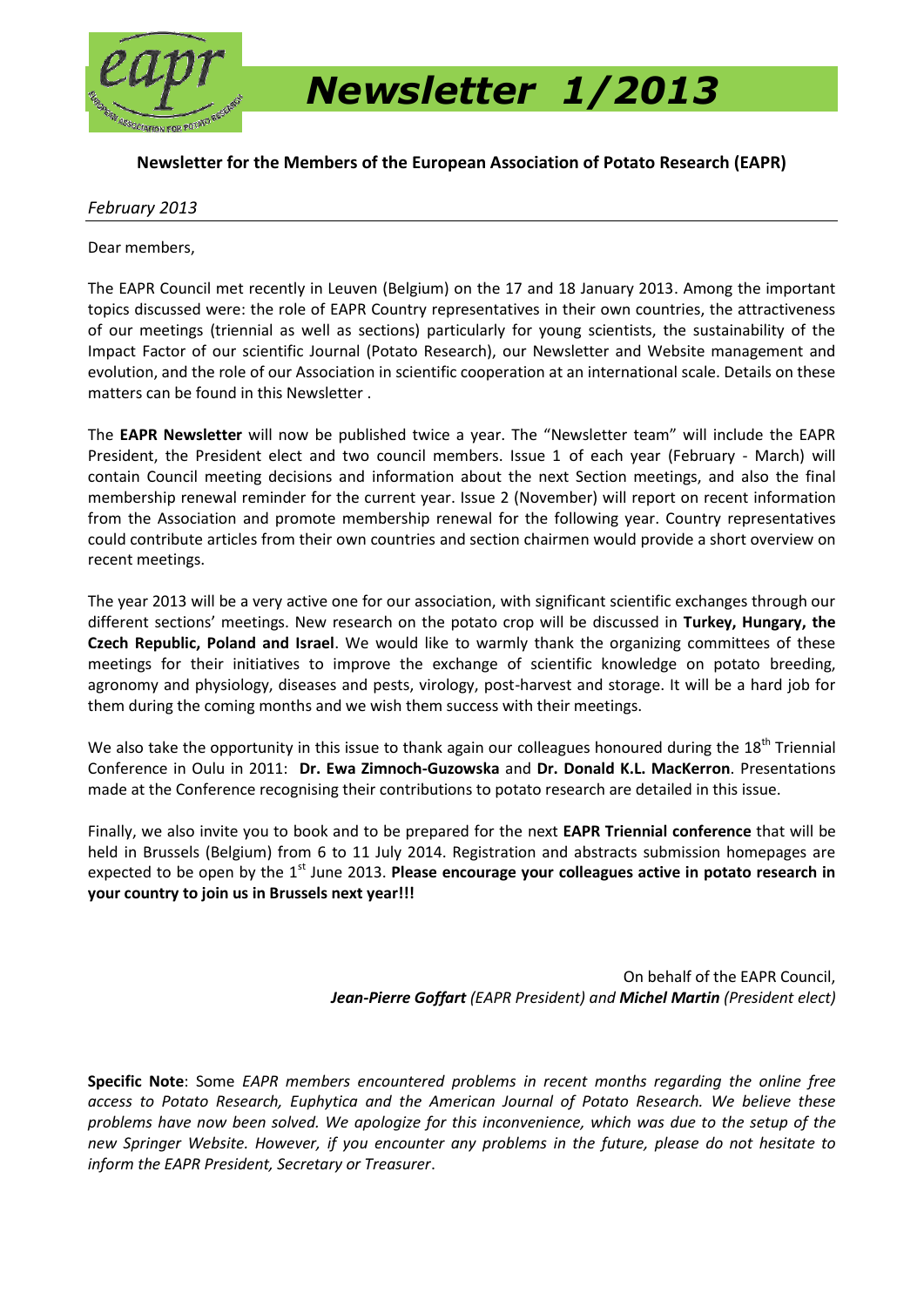## **EAPR Council met in January 17-18, 2013. Here follow some important decisions !**

The last Council meeting took place in the ISHS office located in Leuven (Belgium - 20 km from Brussels) during January 17-18, 2013. This annual meeting gave us the opportunity to consider the evolution of our Association. The main following points on the agenda were discussed to improve the EAPR's effectiveness:

- $\cdot$  Financial matters and membership situation/evolution
- Potato Research : Impact Factor and 2013 Volume content
- Country representatives: consideration of their role in promoting the EAPR in their own countries
- Section meetings and funding action for improving young scientist membership of the EAPR
- EAPR Website : proposal of a draft document to re-develop the EAPR Website in a 3-year program
- ❖ EAPR newsletters structure and management
- $\div$  Cooperation with other societies active in potato research : situation and evolution
- Scientific cooperation : position of EAPR towards potato research and science requirement
- Preparation of the 19th Triennial Belgium (July 6-11 2014) and further Triennial Conferences (France in 2017, candidates for 2020)



EAPR Council meeting: January 17-18 2013 (ISHS Office, Leuven, Belgium)

*From left to right*: *Mirja Kemppainen (Finland, substitute for Elina Virtanen), Louise Cooke (United Kingdom), Paul Struik (The Netherlands), Kürt Demeulemeester (Belgium), Klaus Dehmer (Germany), Jean-Pierre Goffart (Belgium), Mike Storey (United Kingdom), Michel Martin (France), Serge Duvauchelle (France), Richard Visser (The Netherlands).*

Concerning **country representatives (CR's)**, a proposal for the job description of CR's will be made by the end of February 2013. This description will be submitted to and finalised with CR's, to encourage more action within their countries. This could include closer contact with scientists working on potato, a survey of the research topics within the country, and encouraging scientists to become EAPR members or to renew their membership through the diffusion of the EAPR leaflet translated in national languages.

Concerning the **EAPR website**, in a first step this year, the current version of the website will be improved according to the views collected during the Council meeting. The potential for a complete renewal of our website will be discussed at the 2014 Council meeting.

Concerning **scientific cooperation**, members' opinions on the how the Council can best promote scientific cooperation will be asked in the issue 2/2013 of the Newsletter (November). Section chairpersons will also discuss this with their members in their meetings in 2013. Finally it will be a topic in the General Meeting in Brussels in July 2014. The Council position is that EAPR should be more active and more involved with the policy at European level because obtaining funding for research has become more and more difficult. To support these objectives a short letter outlining the position of EAPR towards potato research/science requirement as of 2020 will be addressed to European authorities.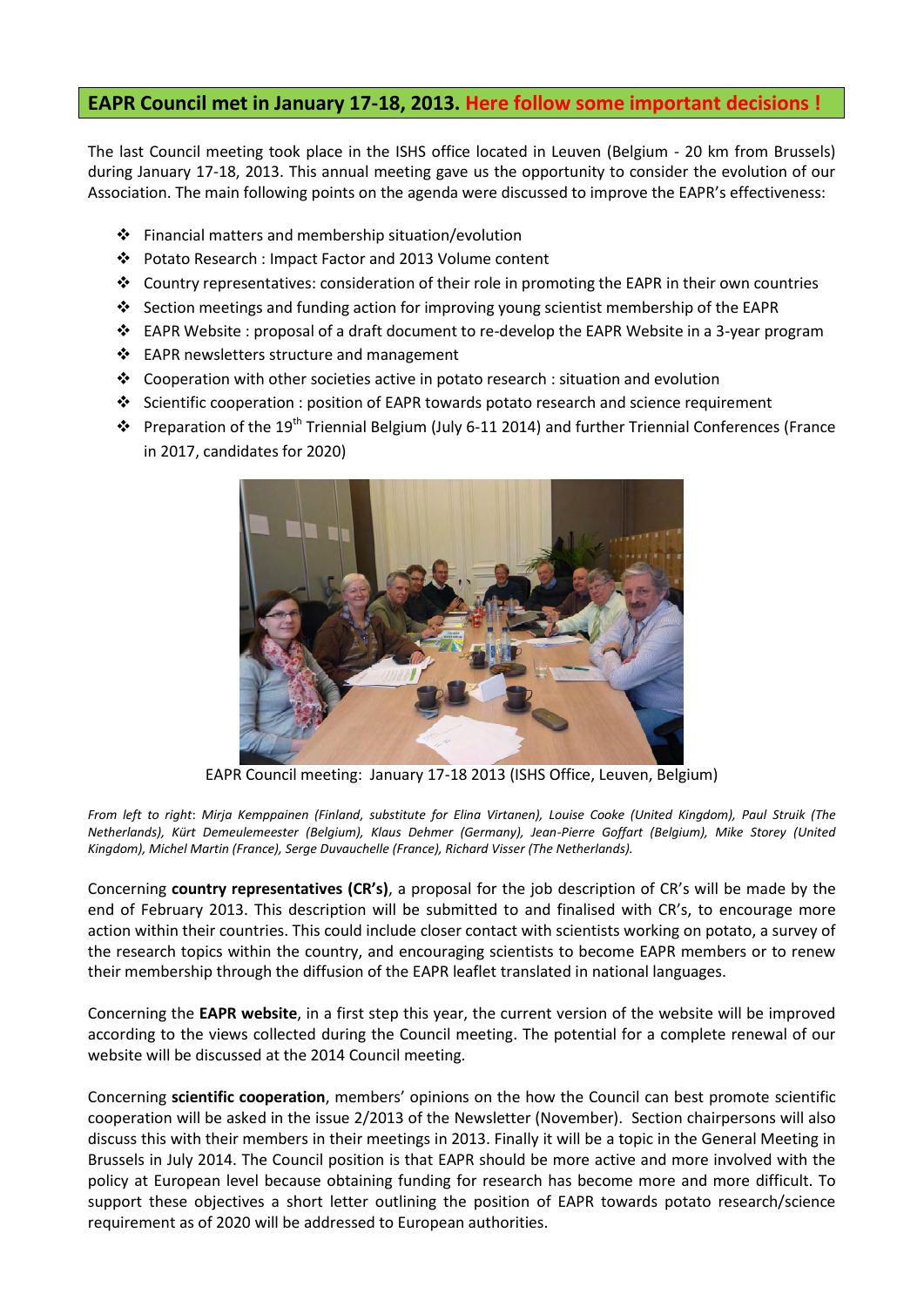### **EAPR Section's Meetings in 2013: last updates!**

Each EAPR Section usually organises a conference between Triennial Conferences. This will be the case in 2013 for all five of our sections! Below is outline information about these, but more details can be obtained through the dedicated websites or by direct contact with the organizers.

- **Section Virology**: **May 28-31 2013** in Antalya- (Turkey), Organizing Committee chaired by Dr. Gülşen Sertkaya [\(gsertkaya@mku.edu.tr\)](mailto:gsertkaya@mku.edu.tr) – *Mustafa Kemal University*, website: [http://eapr-virology2013.mku](http://eapr-virology2013.mku-tr.org/)tr.org, Submission deadline for abstract is April  $1<sup>st</sup>$  2013 [section chairman : Dr Carl Jonas Jorge Spetz (Norway)].

- **Section Breeding and Varietal assessment**: **June 30 – July 4 2013** in Hévíz (Hungary) - 17th joint meeting of EAPR Breeding and Varietal Assessment Section and EUCARPIA Section Potato, Organizing committee chaired by Zsolt Polgár [\(polg-zs@georgikon.hu](mailto:polg-zs@georgikon.hu) ) – *Georgikon Faculty*, Topic: "*The challenges of improving both quality and resistance to biotic and abiotic stresses in potato*" - Submission deadline for abstracts was February 17, 2013 [Section chairman: Dr Finlay Dale (United Kingdom)].

- **Section Agronomy and Physiology**: - **September 16-19, 2013** in Prague (Czech Republic), Second international symposium on agronomy and physiology of potato (Potato Agrophysiology 2013), Organizing Committee chaired by Jaroslav Čepl (cepl@vubhb.cz[\) - Submissio](mailto:cepl@vubhb.cz)n deadline (postponed) was February 28, [2013. \[Section chairman:](http://www.potato-agrophysiology2013.eu/) Dr Mehmet Emin Caliskan (Turkey)].

- **Section Post Harvest**: **October 22-24, 2013** in Warsaw (Poland), Organizing Committee chaired by Dominika Boguszewska-Mankowska [\(dominika@boguszewska.net](mailto:dominika@boguszewska.net) / [eapr2013@ihar.edu.pl](mailto:eapr2013@ihar.edu.pl) ) *IHAR Institute*, website: [http://www.ihar.edu.pl/post\\_harvest\\_eapr\\_section\\_meeting.php?panel=1](http://www.ihar.edu.pl/post_harvest_eapr_section_meeting.php?panel=1) , - Submission deadline for abstracts is May 30, 2013 [section co-chairmen: Adrian Cunnington (United Kingdom) and Romke Wustman (Netherlands)].

- **Section Pathology**: **November 17-21, 2013** in Jerusalem (Israel), Organizing Committee chaired by Dr. Leah Tsror [\(tsror@agri.gov.il](mailto:tsror@agri.gov.il) ) *Volcani Center* – Topic: "*Climate Change / Global Warming – Effects on Diseases and Pests*" [section chairman : Dr Asko Hannukkala (Finland)].

**Please keep aware of the latest developments on the sections' meetings by regularly checking our website [www.eapr.net](http://www.eapr.net/)**, **homepage "Sections".** 

### **EAPR Section Meetings in 2013: opportunities for young scientists!**

During the least EAPR Council meeting it was decided to support young scientists during the EAPR Section meetings in 2013. This support is provided to each organizing committee to encourage young scientists (PhD or students) to attend meetings in 2013 (e.g. by giving free or reduced price registration, by offering a prize for the best student paper or by subsidising their accommodation). Moreover, it was decided to offer them free membership of the EAPR for a twelve months period starting on January 2014.

If you know a young scientist who could benefit from this opportunity, please go to the website homepage of the different Section meetings to obtain detailed information on the way each organizing committee is providing support to the young scientists.

*The main conditions for students to access this funding are as follows*:

*- Students are only eligible for financial support if they present either a paper or a poster at the Section meeting,* 

*- Funding recipients are required to write a short report on their contribution to the meeting for the EAPR Newsletter issue 1/2014 (scheduled for February-March 2014).* 

#### **If you know potential students, please inform them of this opportunity!**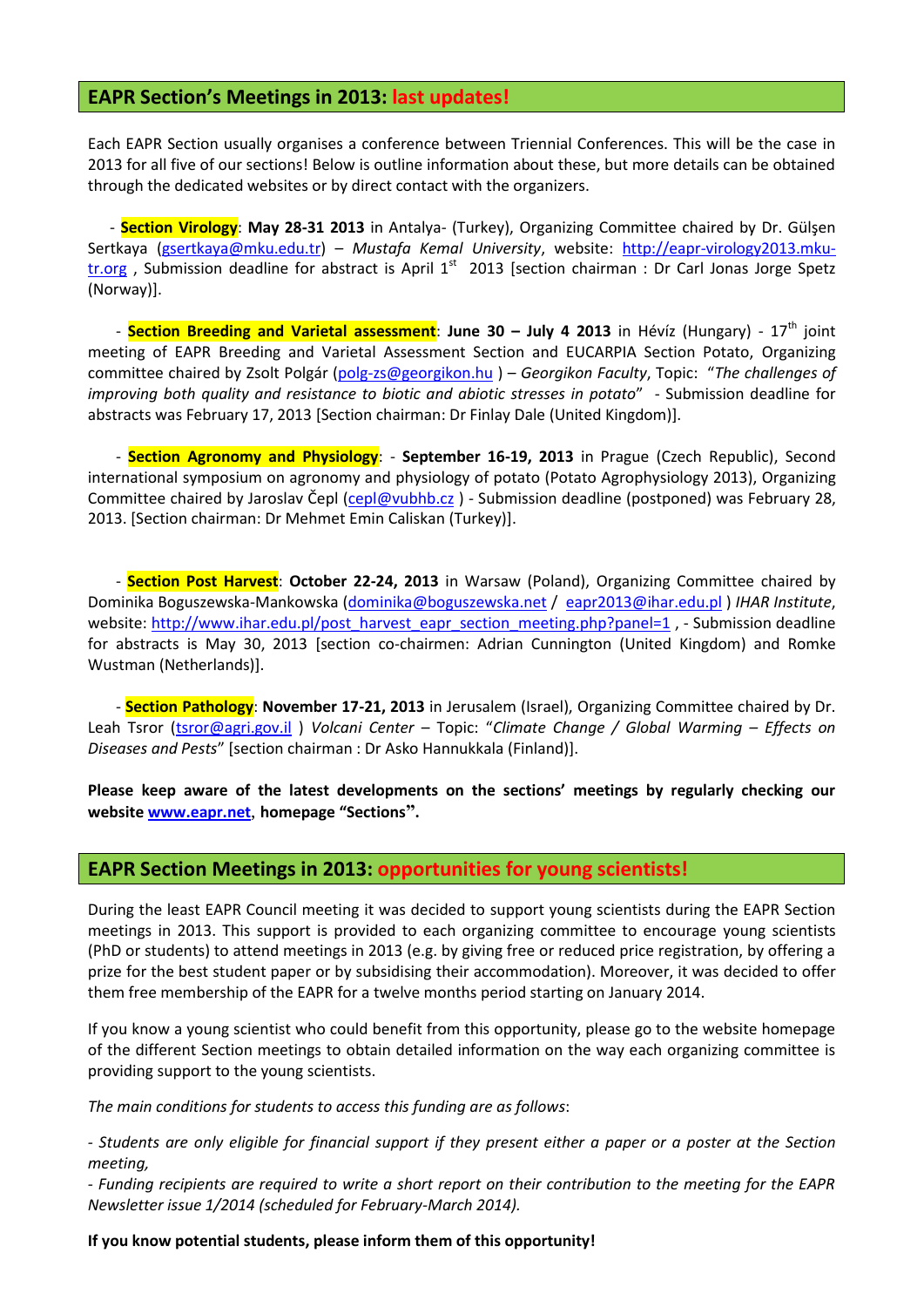# **19th EAPR Conference in 2014: keep in touch with the website [www.eapr2014.be](http://www.eapr2014.be/)**

The Organizing Committee of the 19<sup>th</sup> EAPR Triennial Conference in 2014 (Brussels, BELGIUM) is pleased to announce the launch of its website for the 19<sup>th</sup> Triennial conference: **[www.eapr2014.be](http://www.eapr2014.be/)**.

**The "Papers and posters abstracts submissions" and "Registration and accommodation" homepages will be activated on 1st June 2013**. Abstracts submission will be open up to 10 December 2013, and early bird registration will be open up to  $1<sup>st</sup>$  March 2014. Registration will be open up to 15 June 2014. It has been decided that the 20 best abstracts selected for oral presentation will be offered the opportunity to submit their contributions for full paper submission to our Journal "Potato Research" (Impact Factor: 0.737, 2011, Journal Citation Reports®, Thomson Reuters) following peer-review process of the journal.

As announced during the Oulu Conference, besides classical topics of previous EAPR Triennial Conferences, new emphasis will be given to important matters such as precision agriculture for the potato crop, sustainable potato crop, potato crop and global food security, and transfer from research to practice, a crucial topic to ensure effective connections between research activities and potato producers' and stakeholders' needs.

**Please, encourage colleagues working on potato research projects in your country to submit abstracts and to join us in Brussels in July 2014!**

### **Membership application and renewal for 2013: Renew as soon as possible!!!**

**Please remember to renew your 2013 EAPR membership before April 1st to keep the multiple benefits you have (see below)!!** You can renew your membership online through the member login at the EAPR website [www.eapr.net.](http://www.eapr.net/) Information about the procedure can be obtained from [info@eapr.net.](mailto:info@eapr.net) Online membership renewal is secure, easy and works in real-time. The payment methods include secure credit card processing or PayPal.

Renewal by bank transfer remains possible. In this case, please contact our Treasurer, Kürt Demeulemeester, to get information on how to do this [\(kurt.demeulemeester@inagro.be\)](mailto:kurt.demeulemeester@inagro.be).

We would like to strongly encourage you to invite your colleagues to join EAPR and encourage your organisation or business to become a sustaining member of the EAPR (see the EAPR website). The individual membership application form is available at the EAPR homepage: <http://www.eapr.net/membership/membership-application/>

Being a member of the EAPR and paying the annual subscription (60 Euro) offers multiple benefits:

- Online access to Potato Research, Euphytica and the American Journal of Potato Research,
- Receive print copies of Potato Research free of charge,
- Participate in the Triennial conferences and Section meetings at members' rates,
- Participate in Annual Meetings of the Potato Association of America at members' rates,
- You can also order English-language books from Springer at a discount of 20%! <http://www.springer.com/eapr?token=Be9DeX3w72K7Rsq>

**Please note that if you do not renew before the 1st of April 2013, your direct personal and free online access to the three journals will be closed until renewal becomes effective!**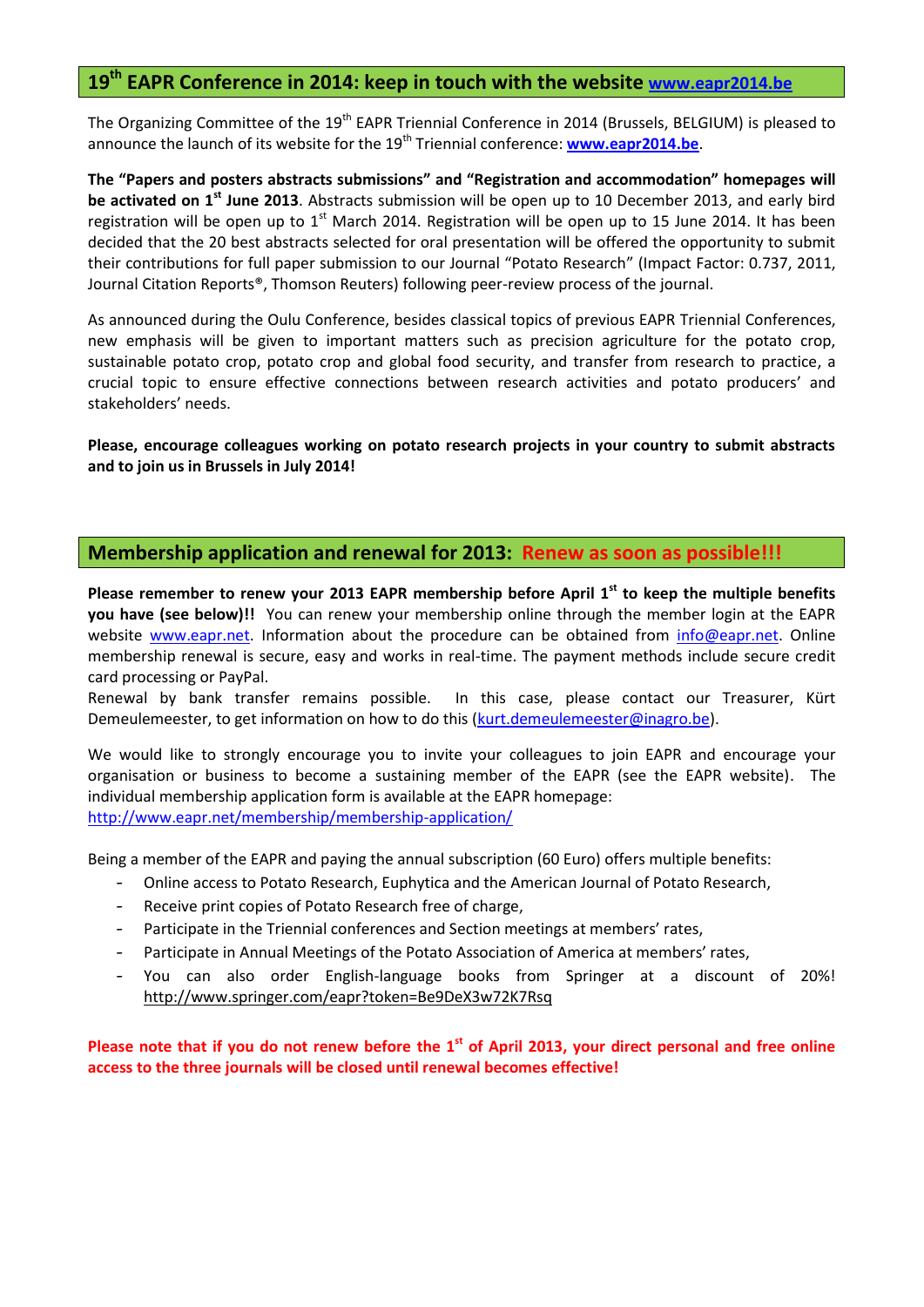# **Candidates for EAPR 21st Triennial Conference organization in 2020**

Regarding the need for the Council to present proposals for the location of the 21<sup>st</sup> Triennial Conference to the General Assembly during the Brussels 19<sup>th</sup> Triennial Conference, the Council decided during its recent meeting that the country candidates have to send to the President of EAPR **before 1st of April 2014** a letter specifying:

- A proposed future president for the EAPR
- The organisation(s) responsible for the running conference,
- The expected conference venue within the country,
- The strengths of this location for the conference venue,
- The expected scientific topics of the conference,
- Places of interest suitable for visits,
- General sponsorship to be pursued to support the conference organisation.

The information will help the Council to submit the best candidate to a vote of members during the General Assembly that will be held during the Brussels Triennial Conference in July 2014. The General Assembly will also be requested to give its approval for the "President elect" in charge of the organisation of this  $21<sup>st</sup>$ Triennial Conference in 2020 at the end of its three year mandatory period. Please remember that, based on the new EAPR Constitution, the President elect will become a member of the EAPR Council for a first three year period starting after the 2014 Brussels Conference and up to the 2017 Conference and then will be President up to the 2020 Conference.

Up to now, Ireland and Turkey have expressed interest in applying to host the  $21<sup>st</sup>$  Triennial. One year is remaining for these two countries and new candidates to complete and submit their proposals.

### **News from EAPR members**

### *Honorary Members*

During the 18<sup>th</sup> Triennial Conference of the European Association for Potato Research in Oulu (July 2011) honorary lifetime membership of the EAPR was conferred on **Dr. Ewa Zimnoch-Guzowska** and **Dr. Donald K.L. MacKerron**.

The text below, supplied by Prof. Dr. Jari Valkonen (Past President of EAPR), presents Dr. Ewa Zimnoch-Guzowska. The second speech below was given by Pr. Dr. Anton Haverkort (Past Secretary of EAPR) in Oulu, and presents Dr. Donald K.L. MacKerron.

### **Dr. Ewa Zimnoch-Guzowska**

Ewa Zimnoch-Guzowska is Professor of Agronomy at the Plant Breeding and Acclimatization Institute in Poland. She has been a member of EAPR since 1985, EAPR's country representative for Poland since 1996, and served as a member of the Council of EAPR in 1996–2002. In 2005-2008, she acted as the review Editor of Potato Research.

Prof. Zimnoch-Guzowska's commissions of trust are plentiful. As a few examples, she is the chairperson of the Potato Section of the Polish Seed Association since 2003, representative of Poland in the potato section of the European Seed Association (ESA) since 2005, has served in many roles in the Global Initiative on Late Blight (GILB) since 1997, and has acted as an expert of FAO in various tasks.

*This is how Ewa responded to a few questions related to her scientific career and her views on the role of EAPR in July 2011, just before the Triennial Conference:* 

### **Why I joined EAPR and have found it worthwhile to remain an active member for years?**

*I began my work in potato science in 1982 at the Potato Research Institute, Młochów, Poland, when Professor Kazimierz Świeżyński was its Head. He inspired our team with an idea on effectiveness of wide*